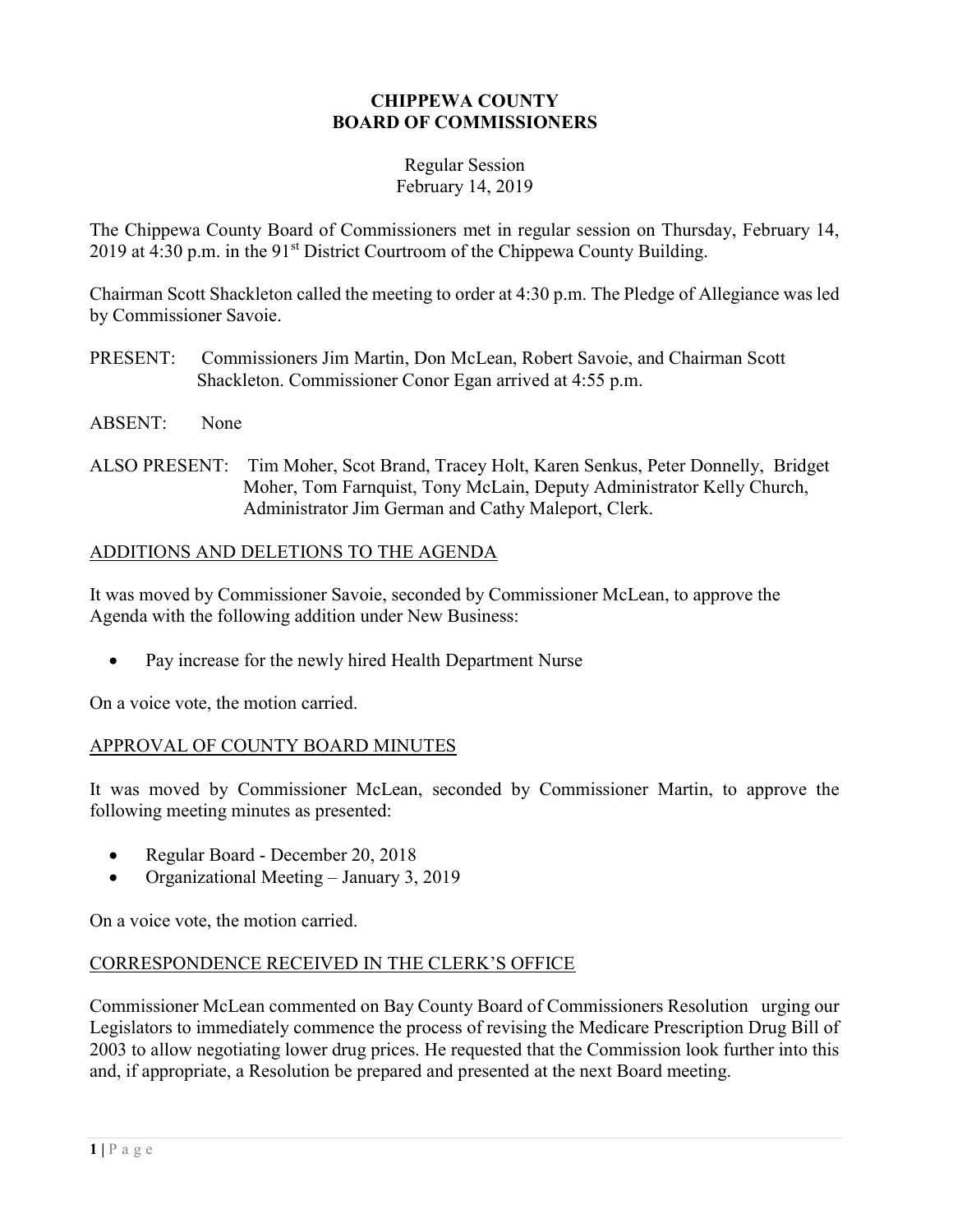It was moved by Commissioner Savoie, seconded by Commissioner McLean, to acknowledge the correspondence received in the clerk's office and, if necessary, forward as appropriate.

On a voice vote, the motion carried.

#### PUBLIC COMMENTS

Tim Moher, Chairman of the Sugar Island Ice Breaking Committee appeared before the Board to thank the US Coast Guard for their great job of icebreaking for the Sugar Island Ferry this year with a special thanks to the new Captain Patrick Nelson and the Crew and Captain of Katmai Bay. He also thanked Chairman Shackleton for all his extra efforts on this issue.

Pete Donnelly owner of Cozy Inn Restaurant in Brimley appeared before the Board to express his concerns with the Chippewa County Health Department.

Tracey Holt on behalf of Hospice of the EUP appeared before the Board to update the Commission on their need and services and to thank the Board for all they do to help support Hospice.

ADMINISTRATOR'S REPORT – Jim German, given for informational purposes only - no action items.

## OLD BUSINESS

## Economic Development Corporation – One Appointment - Expires: 3/31/2022

 Kevin White (resigned 12-4-2018) Applicants: Tyler Bouschor, Tom Farnquist, Ann M. Lougheed, Ronald Meister, Kimberly Muller and James Raffaele

#### On a roll call vote:

Commissioner Martin – Kimberly Muller Commissioner McLean – Kimberly Muller Commissioner Savoie – Kimberly Muller Commissioner Shackleton – James Raffaele

Having received a majority vote, Kimberly Muller was appointed to the EDC Board for a term to expire 3/31/2022.

NEW BUSINESS

#### RESOLUTION 19-02

#### Marijuana Use or Possession on County Property

It was moved by Commissioner McLean, seconded by Commissioner Savoie, to approve Resolution 19-02 as follows: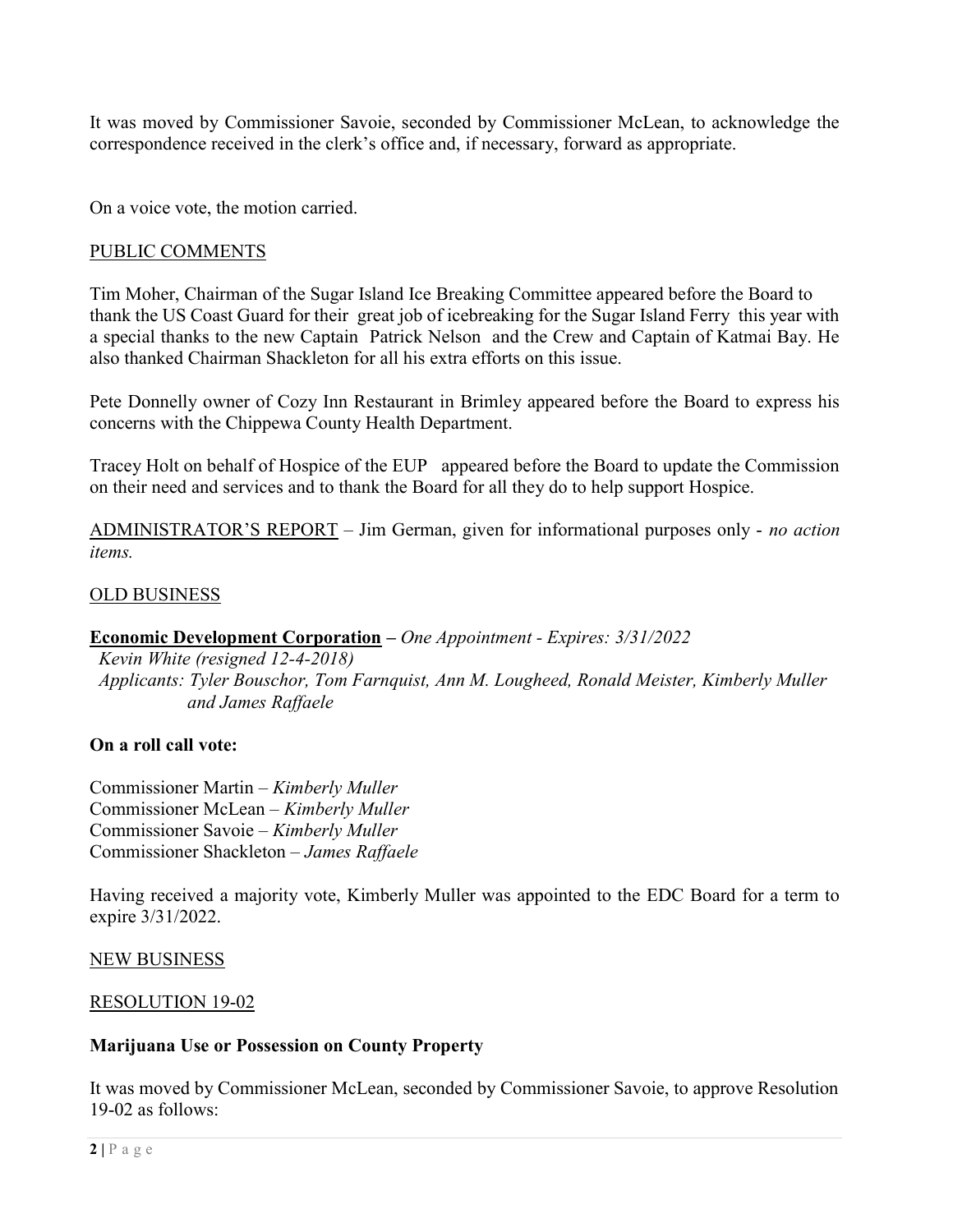#### RESOLUTION NO. 19-02 MARIJUANA USE OR POSSESSION ON COUNTY PROPERTY

- WHEREAS, the Chippewa County Board of Commissioners acknowledges the Michigan Voters passed Proposal 1 on November 6, 2018. This ballot proposal legalized possession and use of marijuana by individuals 21 years and older, and became effective on December 6, 2018.
- WHEREAS, the new state law does not change policies prohibiting the use or possession of marijuana on any property leased or managed by or on behalf of Chippewa County.
- THEREFORE, all county officials, staff, contractors, customers are hereby prohibited from bringing marijuana onto any county property, or possessing or using it during off-campus county business and events.
- WHEREAS, the marijuana use remains illegal and fully criminalized according to federal law, and Chippewa County properties, are subject to the Drug-Free Workplace Act of 1988. Employees, officials, contractors, and customers who violate this policy prohibiting the use or possession of illegal drugs on county facilities will continue to be subject to legal and disciplinary action.
- NOW THEREFORE, BE IT RESOLVED this resolution will be effective immediately upon its approval by the Chippewa County Board of Commissioners.

#### A VOTE WAS TAKEN AS FOLLOWS

AYES: Commissioners Martin, McLean, Savoie and Chairman Shackleton

NAYS: None

## THE RESOLUTION WAS DECLARED ADOPTED.

#### RESOLUTION 19-03

Special Recognition for Trooper Patrick Sliger

It was moved by Commissioner Savoie, seconded by Commissioner Martin, to approve Resolution 19-03 as follows:

## RESOLUTION IN APPRECIATION AND SPECIAL RECOGNITION OF TROOPER PATRICK SLIGER

WHEREAS, Trooper Sliger was accepted and graduated from the Michigan State Police 114<sup>th</sup> Recruit School; he also attended Northern Michigan University and the Earl DeMarse State of Michigan Correctional Academy; *Trooper Sliger* served his entire career from the Sault Ste. Marie Post; and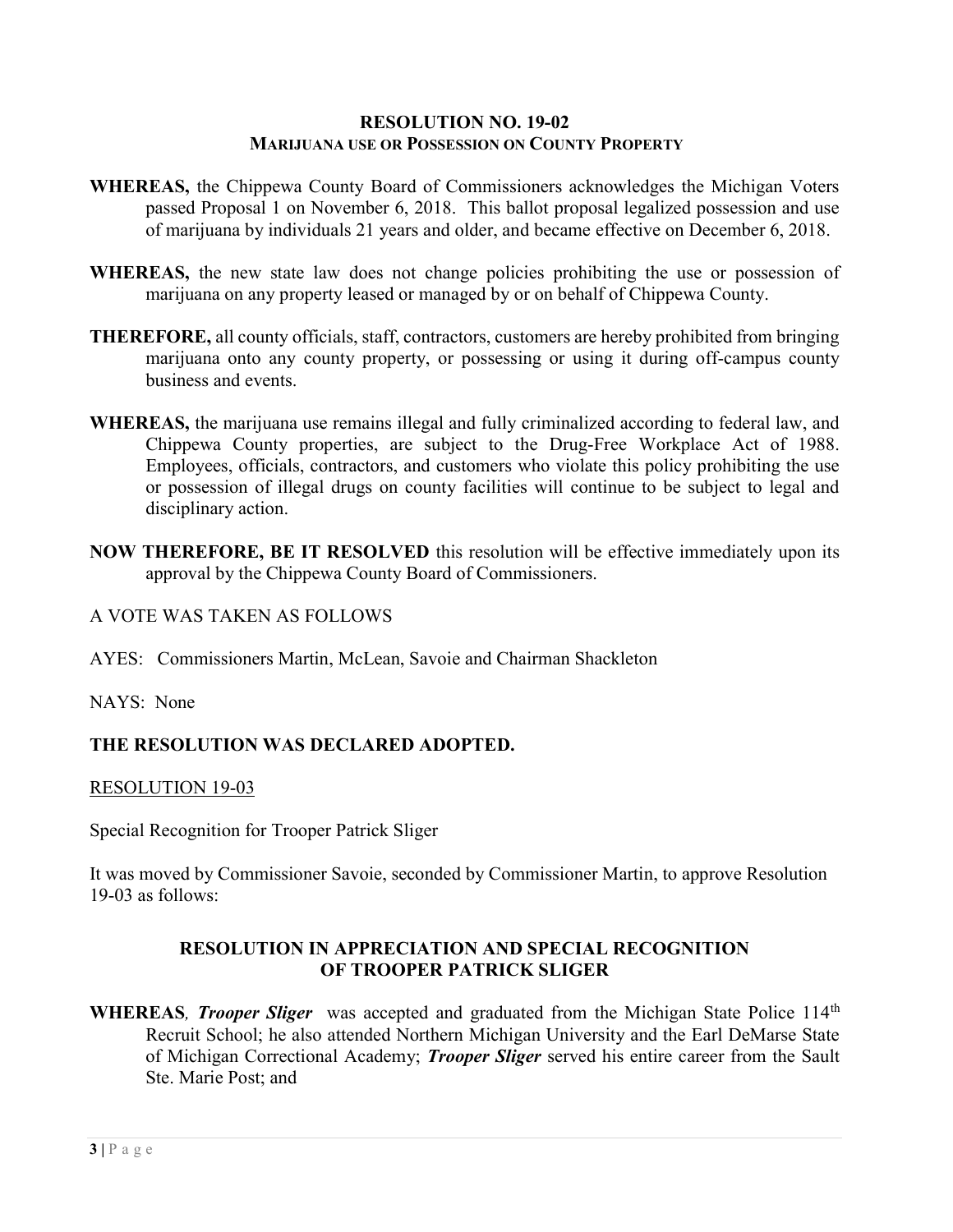- WHEREAS, *Trooper Sliger* has worked diligently and tirelessly at upholding and exemplifying the highly professional image of the Michigan State Police; *Trooper Sliger's* work ethic, his integrity and his attention to detail have earned him the highest regard by all his fellow Troopers, his peers and his supervisors; and
- WHEREAS, *Trooper Sliger* will retire from service with the Michigan State Police, effective March 1, 2019 with 23 years of service to the Michigan State Police, having served one year on the Straits Area Narcotics Enforcement Team; and
- WHEREAS, *Trooper Sliger* during his career received a Professional Excellence Award for his service during the Right to Work Mobilization and two (2) Lifesavings awards. Prior to **Trooper Sliger's** service to the State of Michigan, he served his Country from 1988-1992 in the U.S. Marine Corps, he participated in Operation Sharpe Edge aboard the USS Saipan off the coast of Liberia; he participated in Operation Desert Storm and Shield in Kuwait while attached to the Second Marine Division.

## NOW, THEREFORE, BE IT RESOLVED, as follows:

- 1. That the Chippewa County Board of Commissioners respectfully dedicates this document to honor and thank *Trooper Sliger* for his many years of public service with the State of Michigan; the United States of American and especially for his work in Chippewa County.
- 2. That the Chippewa County Board of Commissioners extends their best wishes to **Trooper Sliger** for many years of enjoyment in his retirement.

## A VOTE WAS TAKEN AS FOLLOWS

- AYES: Commissioners Martin, McLean, Savoie and Chairman Shackleton
- NAYS: None

# THE RESOLUTION WAS DECLARED ADOPTED.

## RESOLUTION 19-04

Special Recognition Motor Carrier Officer Dain Brunet

It was moved by Commissioner Martin, seconded by Commissioner Savoie to approve Resolution 19-04 as follows:

## RESOLUTION IN APPRECIATION AND SPECIAL RECOGNITION OF MOTOR CARRIER OFFICER DAIN BRUNET

WHEREAS, Motor Carrier Officer Brunet is a graduate of Fowlerville High School, and a former truck driver and heavy equipment operator before joining the Michigan State Police; and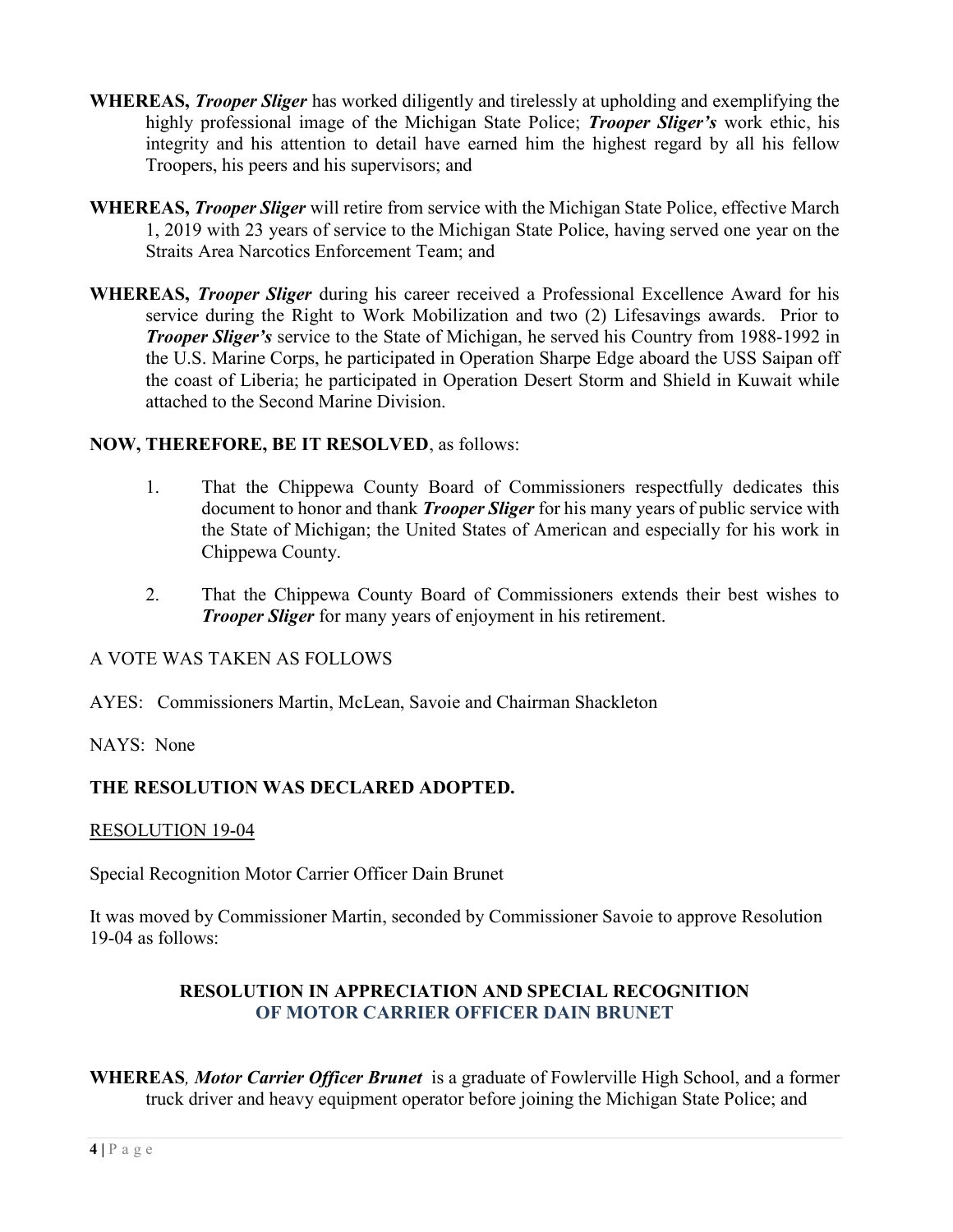- WHEREAS, *Motor Carrier Officer Brunet* has worked diligently and tirelessly at upholding and exemplifying the highly professional image of the Michigan State Police; Motor Carrier **Officer Brunet's** work ethic, his reliability and his consideration to detail have earned him the highest regard by all his fellow co-workers, his peers and his supervisors; and
- WHEREAS, Motor Carrier Officer Brunet resigned from service with the Michigan State Police, effective January 11, 2019 with over 18 years of service to the Michigan State Police; and
- WHEREAS, Motor Carrier Officer Brunet during his career received many accolades and obtained many accomplishments while serving the State of Michigan.

## NOW, THEREFORE, BE IT RESOLVED, as follows:

- 1. That the Chippewa County Board of Commissioners respectfully dedicates this document to honor and thank Motor Carrier Officer Brunet for his many years of public service with the State of Michigan and especially for his work in Michigan's Upper Peninsula.
- 2. That the Chippewa County Board of Commissioners extends their best wishes to Motor Carrier Officer Brunet upon his resignation.

## A VOTE WAS TAKEN AS FOLLOWS

AYES: Commissioners Martin, McLean, Savoie and Chairman Shackleton

# NAYS: None

# THE RESOLUTION WAS DECLARED ADOPTED.

## ADDITION ADDED TO THE AGENDA

Pay Increase for the newly hired Health Department Nurse.

Chairman Shackleton called upon Administrator German to speak about the addition. Mr. German explained that the reason it is a late add on is because he had just received an e-mail shortly before the meeting from the Health Department stating that they would like to start out a Personal Health RN at the rate of \$23.79 which is the one year-rate instead of the starting rate. She has extensive experience, with a Master's degree in Nursing. Mr. German explained that he thought it was in the best interest of the county, to bring this before the Board tonight rather than wait a month.

It was moved by Commissioner Savoie, seconded by Commissioner McLean, to increase the newly hired RN to an hourly rate of \$23.79. On a voice vote, the motion carried.

# STANDING COMMITTEE REPORTS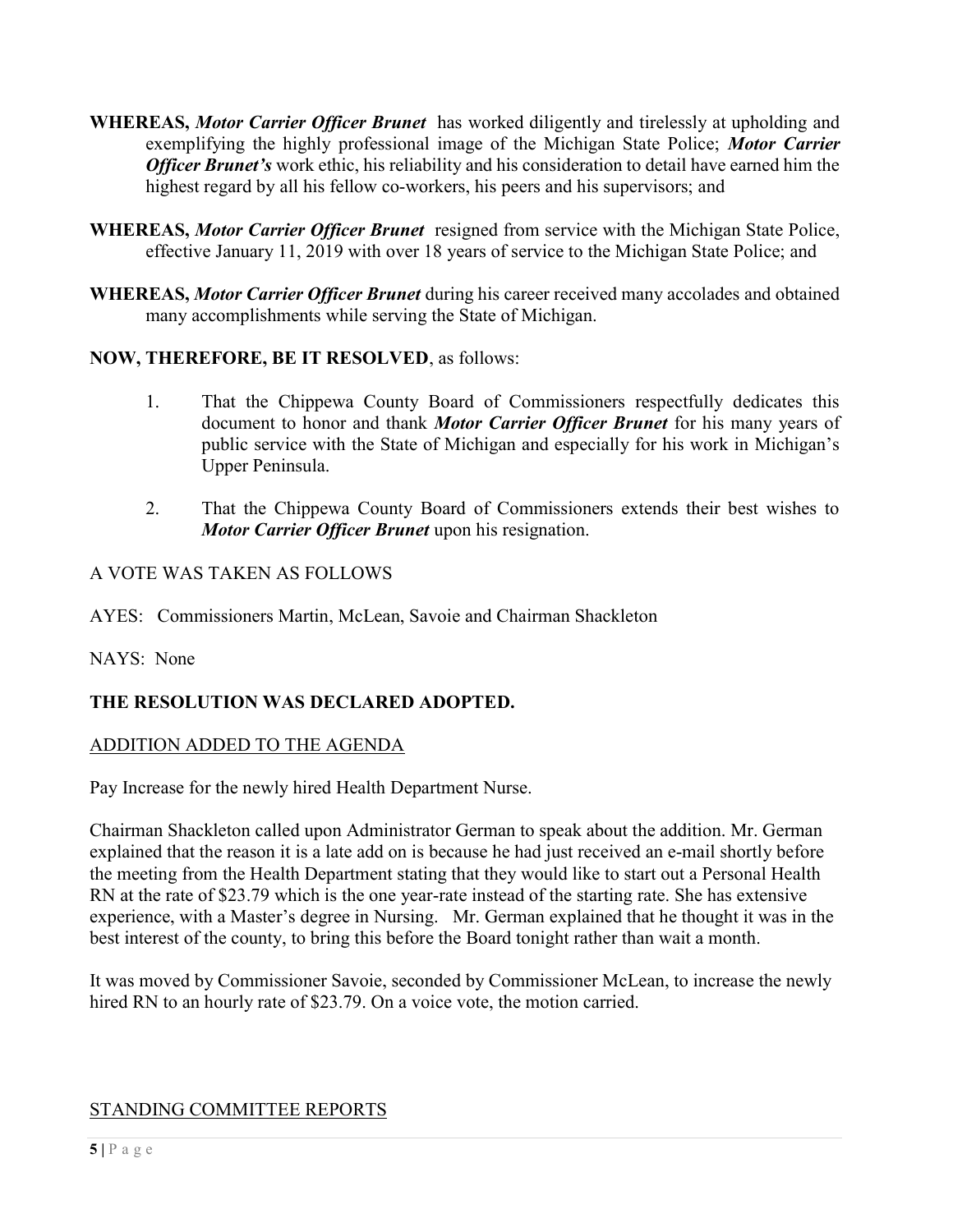#### FINANCE, CLAIMS AND ACCOUNTS COMMITTEE MEETING MINUTES Commissioner Martin, Chairman – February 12, 2019

#### AGENDA ITEMS Health Department Policies Environmental Health Policy 913 – Affidavit of Notification Environmental Health Policy 903 - Food Fees Community Health Policy 15.00.023 – Nexplanon Community Health Policy 9.008.004 – Eligibility/Certification WIC Local Cross Jurisdictional Sharing FY2019 \$13,750

The Committee reviewed the policies and cross jurisdictional funding for FY19 as referenced above. Policy 906 – Food Fees brought many questions and discussion; with regards to overall increases and decreases to food establishments in the Health Department's proposal to streamline the fees. Commissioners asked that follow up be provided prior to the Regular Board meeting; that will summarize the changes and answer specific questions asked, as these changes will work with the smaller establishments and the special events in the County.

It was moved by Commissioner Martin, seconded by Commissioner McLean, to move the policies as referenced above, with the exception of the Environmental Health Policy 903 – Food Fees, to the Regular Board meeting for final determination and to accept the \$13,750 from Cross Jurisdictional Sharing. On a voice vote, the motion carried.

## (Note: Environmental Health Policy 903 – Food Fees is being tabled until the March 2019 meeting, when a comprehensive overview can be provided to the Committee.)

# Information Systems – Intrusion Detection System

The Committee reviewed the three quotes and Information Systems recommendation to purchase Intrusion Detection System, which will address failed areas of our Criminal Justice Information security compliance. The low bidder Cerdant, is tailored to the Sonicwall firewalls which the County already uses.

It was moved by Commissioner Martin, seconded by Commissioner Savoie, to authorize the purchase of the Intrusion Detection System from Cerdant, at the cost of \$7,720.00, as quoted. On a voice vote, the motion carried.

# Chippewa County Central Dispatch – Contracts Motorola

# Coleman Engineering Company

The Committee reviewed two contracts for Central Dispatch; the Motorola contract is the annual service agreement for the radio consoles, recorder and logger. The Coleman Engineering Company contract is a maintenance contract for MSAG, Telco database, INDigital database and Digital Map maintenances. This contract was previously held by Top Comp Inc. but has changed due to a death of one of the partners; and Top Comp Inc. has been working with Coleman Engineering Company to provide a seamless transition for all UP counties, pricing (\$1,500 annually) will be reviewed next year.

It was moved by Commissioner Martin, seconded by Commissioner McLean, to approve and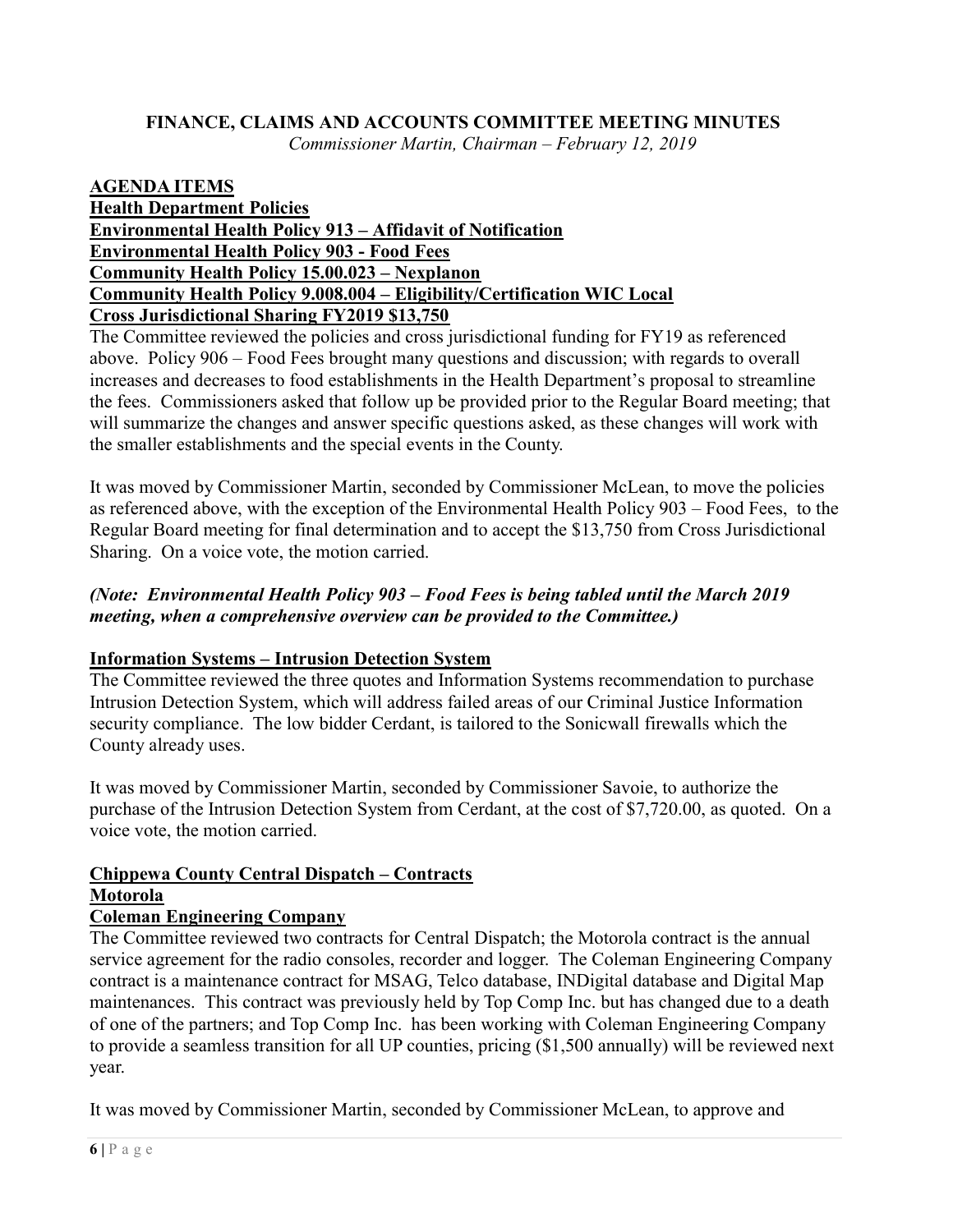authorize for the Motorola annual contract in the amount of \$20,999.88 and the Coleman Engineering Company contract in the amount of \$1,500 to provide the maintenance referenced above. On a voice vote, the motion carried.

## Administration – Michigan Drug Court Grant FY19 – 91<sup>st</sup> District Court

The Committee reviewed the SCAO Michigan Drug Court Grant Program – Planning Grant – FY2019 between 91<sup>st</sup> District Court and Erin Yates (subcontractor) in the amount not to exceed \$14,000.00.

It was moved by Commissioner Martin, seconded by Commissioner Savoie, to authorize and approve the SCAO Michigan Drug Court Grant Program – Planning Grant –  $FY2019$  between  $91<sup>st</sup>$ District Court and Erin Yates (subcontractor) in the amount not to exceed \$14,000.00. On a voice vote, the motion carried.

## Administration - 2% Funding Request

The Committee reviewed the 2% Funding Request for Hospices Services in the amount of \$10,000.00

It was moved by Commissioner Martin, seconded by Commissioner McLean, to authorize the 2% Request to the Sault Ste. Marie Tribe of Chippewa Indians for Hospice Services. A discussion followed which included Commissioner Martin thanking Mrs. Holt for all they do to help people at a very difficult time. Commissioner Egan stated that at some point we need to re-look at this subject. On a voice vote, the motion carried.

# Administration – Elevators Maintenance Contract Renewal

The Committee reviewed the 5-year renewal option with Otis Elevator which covers the County Building, County Jail and Courthouse elevators which offers full preventative maintenance service including inspection, lubrication, adjustment and replacement parts; covers the quarterly and annual Fire Services Test and the 3-Year (PRVT) Hydraulic Load Test as required by the State of Michigan. The renewal will maintain the 4% annual cap increase, with a 3% discount for paying annually; and Otis offered an additional 5% discount for renewal. Discussion followed.

It was moved by Commissioner Martin, seconded by Commissioner McLean, to renew a 5-Year Maintenance contract with Otis Elevator Company, which maintains a 4% annual cap, 3% discount for paying annually and a 5% discount for renewal and to waive the County policy. On a voice vote, the motion carried.

## Administration – Release RFQ's for Sheriff Vehicles Dodge Charger (1) with trade-in

# Mid-size SUV (2) with trade-in

The Committee received RFQ's for Sheriff Department vehicle purchases to be released to receive quotes for purchasing.

It was moved by Commissioner Martin, seconded by Commissioner Savoie, to approve the release of RFQ's for a (1) Dodge Charger Police Package and (2) Mid-size SUV's both with trade-ins. On a voice vote, the motion carried.

## Administration – Securus Technologies Contract Renewal (Jail)

The Committee was updated on the Securus Master Services Agreement renewal; the inmate phone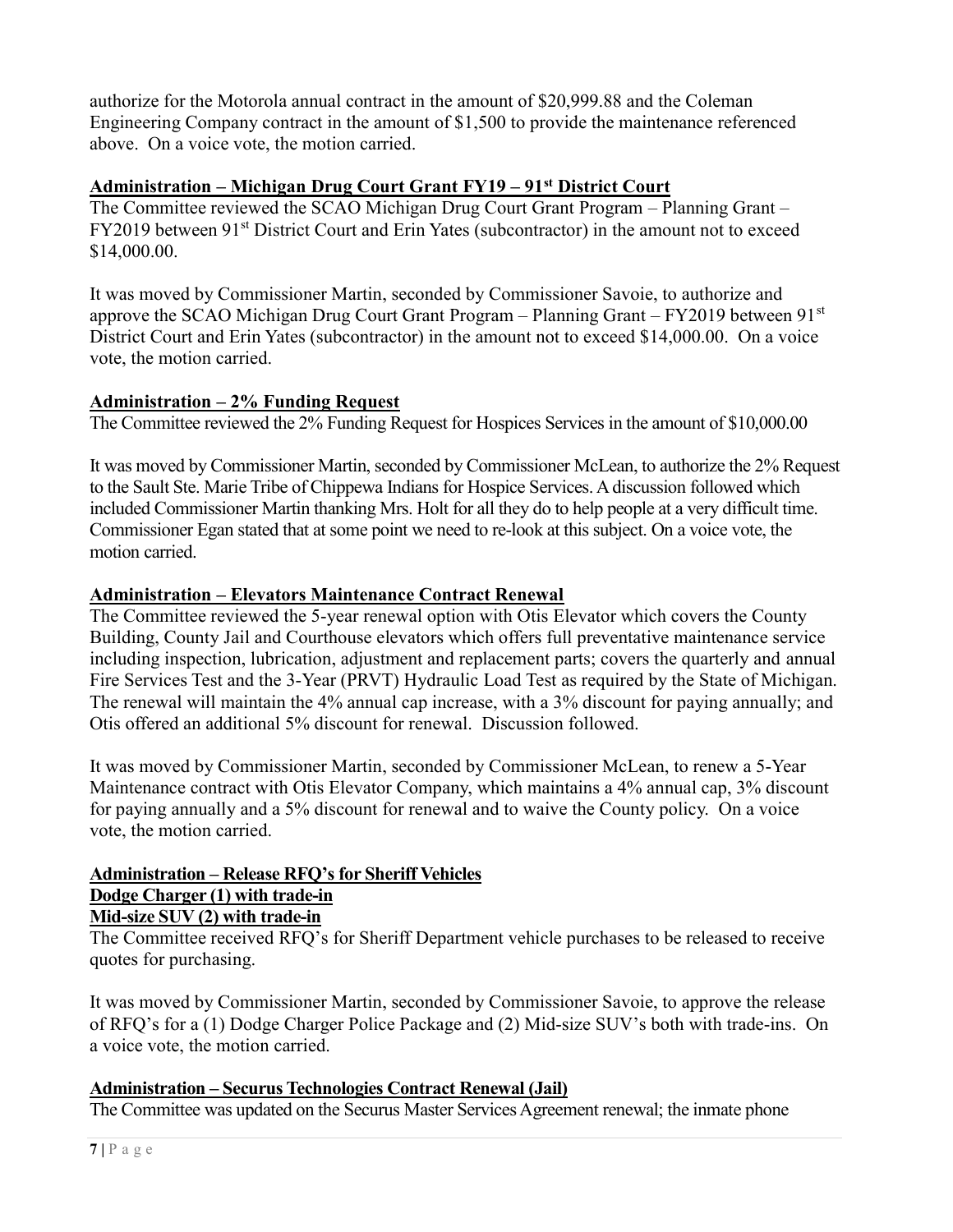contract; which will include moving forward with video visitation; with no additional cost to the county and will generate revenue of 20% or \$2-\$4 dollars per video visitation.

It was moved by Commissioner Martin, seconded by Commissioner Savoie, to authorize the renewal of the Securus Master Services Agreement which provides inmate phone communications; and will provide video visitation; at no additional cost to the County, but will provide revenue from each call. On a voice vote, the motion carried.

## Administration – Circuit Courtroom Ceiling Paint and Patch

The Committee was updated on a leak in the Circuit Courtroom ceiling; and general repairs that need to be made as the plaster in peeling and flaking off in several areas in the Courtroom. Discussion followed regarding the required maintenance. Administration recommending a quote that includes two finish coats; which slightly exceeds the Administrators approval limit. Discussion followed regarding timing of the project and budgeted carpet replacement.

It was moved by Commissioner Martin, seconded by Commissioner Savoie, to waive the bidding policy and approve the quote from Keith Bumstead Painting in the amount of \$6,225.00 to patch, prime and do two finish coats on the ceiling in the Circuit Courtroom . On a voice vote, the motion carried.

## Finance - Claims and Accounts

The Committee reviewed the bills and payroll presented for approval.

It was moved by Commissioner Martin, sec by Commissioner Egan, to recommend the approval of January bills and payroll as follows: general claims totaling \$2,671,218.59, other fund claims of \$371,375.99, payroll of \$546,974.30, Health Department claims of \$287,333.14 and Health Department payroll of \$196,246.60 total claims \$4,073,148.62 and vouchers H-1 through H-317. On a voice vote, the motion carried.

# Finance – Budget Amendments

# Sheriff Department App

The Sheriff asked for a budget amendment to pay for the Sheriff APP; previously paid through the Medical Marijuana grant, the State of Michigan changed the rules on expenditures and the APP is no longer an allowable expense. The Sheriff is seeking \$3,995.00 be added to Machinery and Equipment under the Community Correction Fund 232. (232-000-979.000). Commission McLean brought up his frustration with the SOM of change.

It was moved by Commissioner Martin, seconded by Commissioner Egan, to approve budget amendment increase of \$3,995.00 to Special Fund line 232-000-979.000; to pay for the Sheriff's APP. A brief discussion followed. On a voice vote, the motion carried.

## Finance – Budget Amendments

# Crime Victims – direct victim needs

The Committee reviewed the amended Crime Victim Rights amended budget for FY2019; increasing the overall budget to \$89,389.00; which 5% is for direct victim's needs. The new 5% will need a line item to be established (101-231-846.000).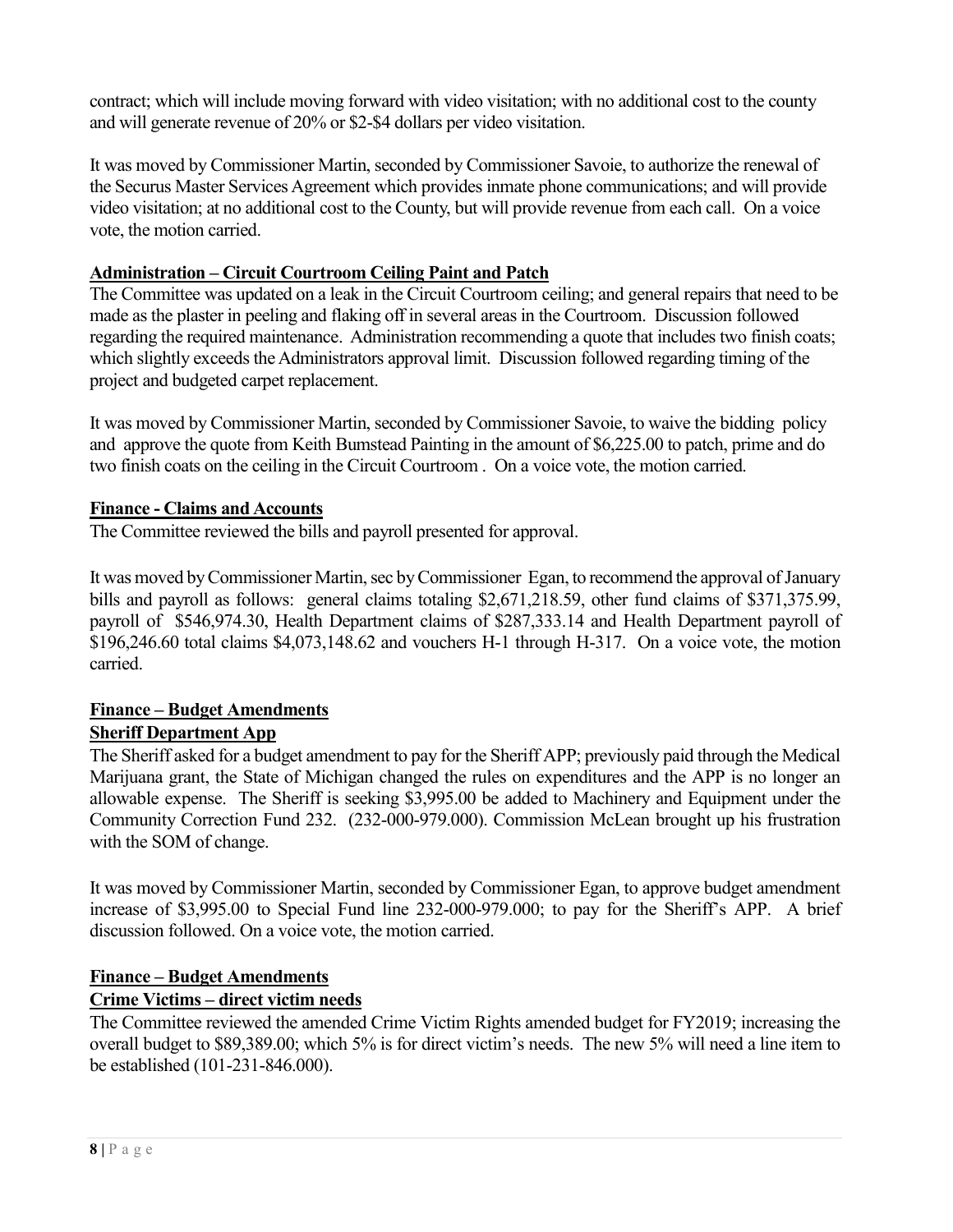It was moved by Commissioner Martin, seconded by Commissioner Savoie, to accept and approve the amended Crime Victim's Rights total budget in the amount of \$89,389 and to establish line 101-231- 846.000 Direct Victim Needs FY19 budget amount of \$4,257.00. On a voice vote, the motion carried.

It was moved by Commissioner Martin, seconded by Commissioner McLean, to accept the February 12, 2019 Finance Claims and Accounts Meeting Minutes as presented. On a voice vote, the motion carried.

#### COMMISSIONER REPORT ON MEETINGS AS BOARD REPRESENTATIVE AND GENERAL **COMMENTS**

Among some of the comments were the following:

Administrator German explained that he authorized the purchase of AED machines Emergency Defibrillators for the Sheriff's Department to place in the halls and cars, noting it was \$1500.00 over his authority, and that he will be bringing that to the Board's attention next month for approval. This authorization was provided, as we do not want to train people on new types of AED machines, all over the county and the Undersheriff was able to find a better deal.

Commissioner McLean noted that there was an oversight and that the Board should develop a resolution recognizing Frank Sasso's many years of service on the EUP Transportation Authority Board, as well as, the Hospital Board and Michigan's Township Association Board.

After giving some thought to the vaping resolution that was passed last month, Commissioner Mclean suggested that the Commission send the Vaping Resolution along with a letter stating that we think you should join in, to the various school districts. This would be more effective coming from the schools.

Commissioner Martin suggested that they send it to Dr. Reattoir at the EUPISD, as this would streamline the process.

Chairman Shackleton suggested that perhaps it's time to ask for a meeting with our legislators to discuss both the Vaping issue and Dark Stores issue.

Commissioner McLean reported on some of the meetings he attended.

- EDC Meeting progress is continuing on the Foreign Trade Zone designation for the entire county. We are also embarking on a wood product study.
- Upward Talent Counsel Michigan Works meeting Discussion to place recognizing the fact that we don't have very many skilled craftsmen anymore.

Commissioner McLean also thanked Chairman Shackleton's for his work on the icebreaking situation.

Having completed the Agenda items, it was moved by Commissioner Savoie, seconded by Commissioner McLean to adjourn. The Board adjourned at 5:22 p.m. On a voice vote, the motion carried.